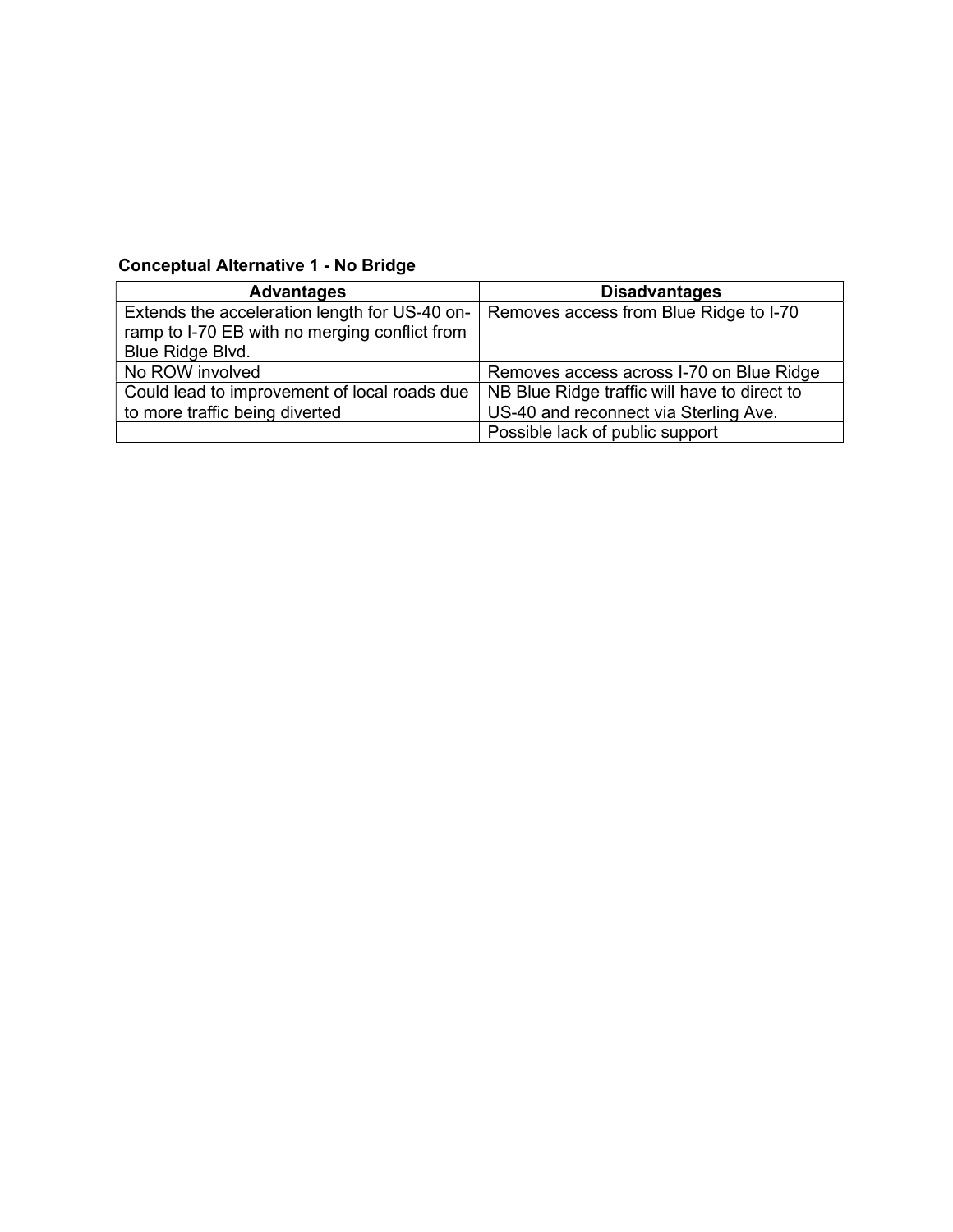| <b>Advantages</b>                             | <b>Disadvantages</b>                          |
|-----------------------------------------------|-----------------------------------------------|
| Extends the acceleration length for US-40 on- | Blue Ridge Blvd. on-ramp to I-70 will have to |
| ramp past Crysler Ave                         | merge two lanes                               |
| Ability to extend deceleration lane for I-70  | Blue Ridge to I-70 EB has a max. slope of 6%  |
| WВ                                            |                                               |
| Improves current traffic conditions           | ROW may be affected on the north side of      |
|                                               | Blue Ridge, or a retaining wall implemented.  |
| Lower cost when compared to Conceptual        | May need design exception for shoulder        |
| Alternative 2B                                | under Crysler Ave for future I-70             |

## **Conceptual Alternative 2A - Consecutive Diamond Ramps**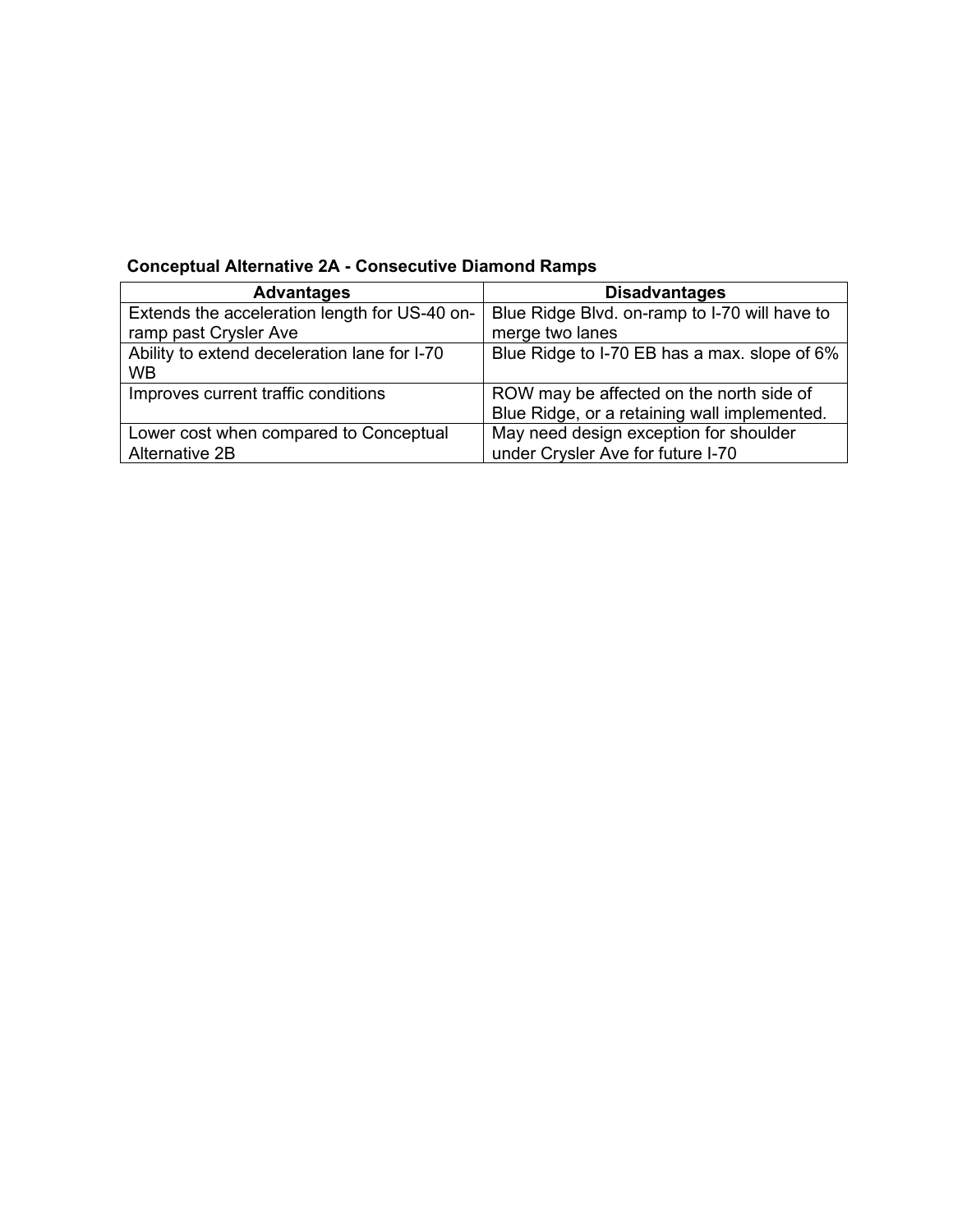# Conceptual Alternative 2B – Blue Ridge Loop Ramp

| <b>Advantages</b>                             | <b>Disadvantages</b>                           |
|-----------------------------------------------|------------------------------------------------|
| Extends the acceleration length for US-40 on- | Blue Ridge Blvd on-ramp to I-70 EB will have   |
| ramp I-70 EB                                  | to merge two lanes                             |
| Extends acceleration length for Blue Ridge    | Will need a retaining wall along the loop ramp |
| Blvd on-ramp to I-70 EB                       |                                                |
| Blue Ridge to I-70 EB on-ramp has less        | ROW will be affected on the north side of the  |
| steep grade than other options                | project if no retaining wall is built          |
| Improves current traffic conditions           | Slightly higher cost compared to other options |
| No ROW involved if retaining wall is built    |                                                |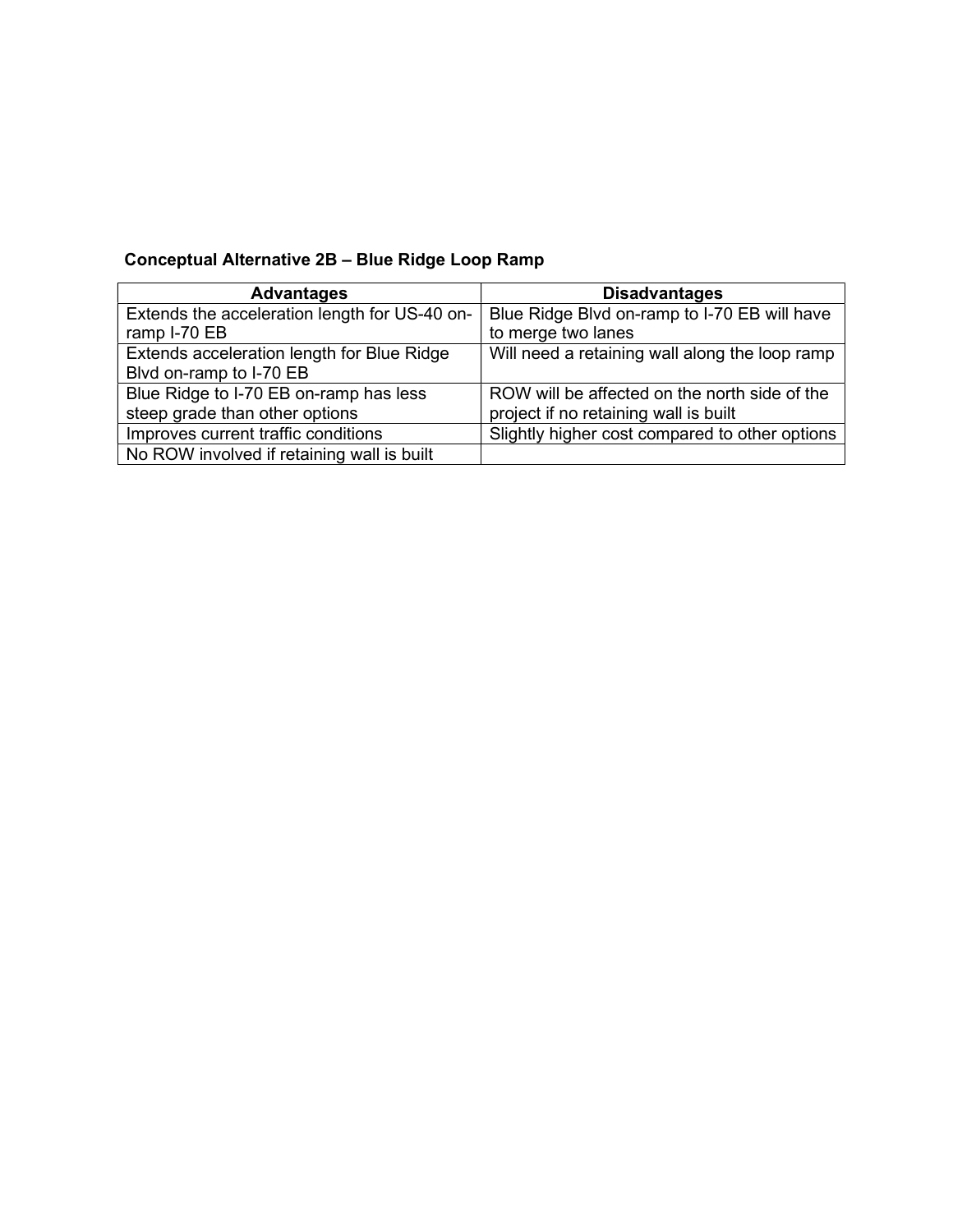# Conceptual Alternative 3 - Split Diamond

| <b>Advantages</b>                           | <b>Disadvantages</b>                            |
|---------------------------------------------|-------------------------------------------------|
| Removes merging conflicts for I-70 EB on    | Will impact more ROW on the north side of       |
| ramps                                       | the project than other options                  |
| Creates access to Blue Ridge Blvd from I-70 | May need to build a retaining wall on the WB    |
| <b>WB</b>                                   | off-ramp to Blue Ridge to reduce ROW            |
|                                             | impacts                                         |
| Improves current traffic conditions         | Will need to build multiple retaining walls     |
|                                             | along ramps in order to accommodate future      |
|                                             | $I - 70$                                        |
|                                             | Unsure if trucks will be able to make the tight |
|                                             | right turn from US-40 NB to Blue Ridge Blvd.    |